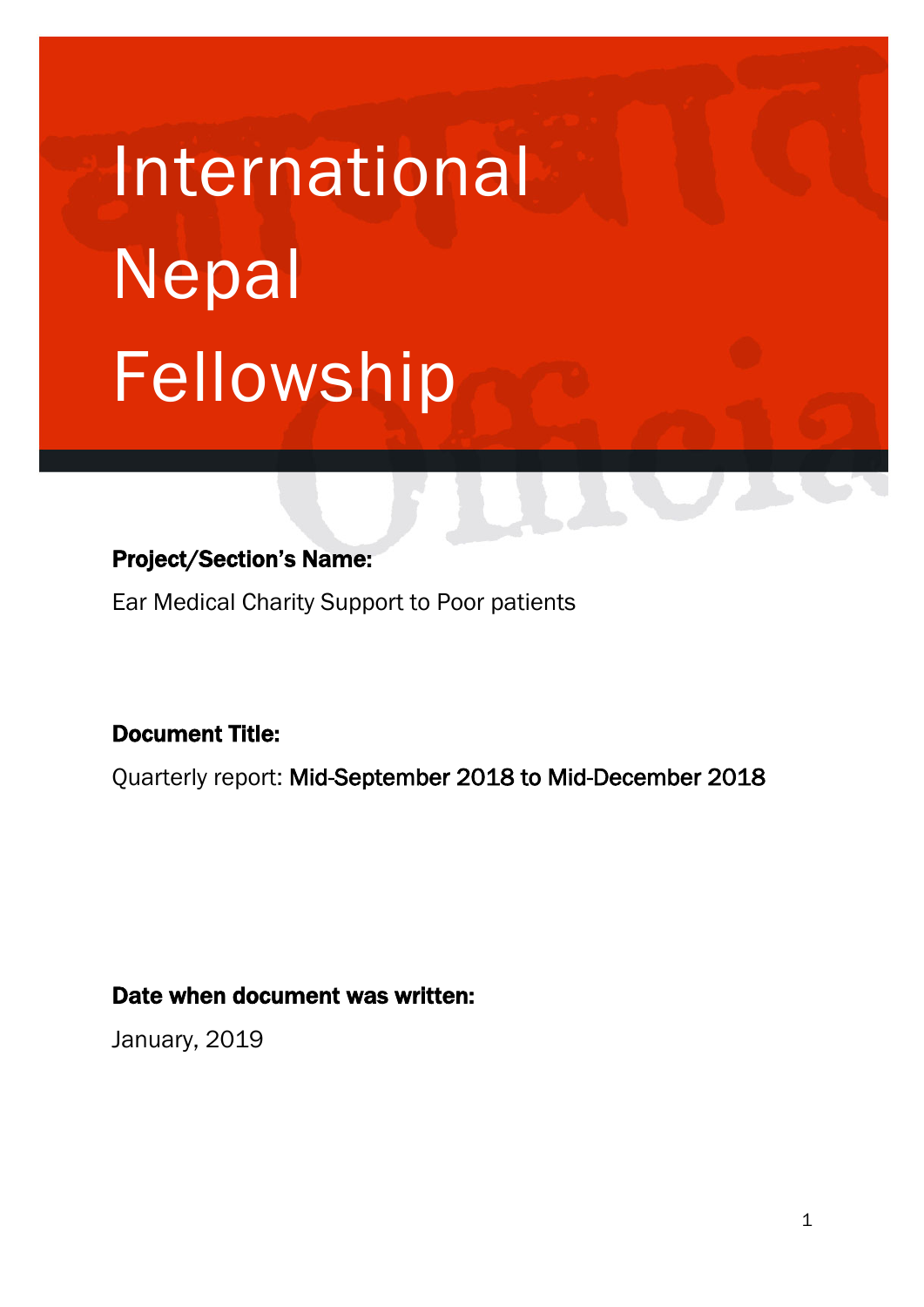#### Contact Details

| <b>Name</b>      | ÷. | Dinesh Raj Pathak                       |
|------------------|----|-----------------------------------------|
| <b>Job Title</b> | ÷. | Donor Project Officer                   |
| <b>Address</b>   | t. | International Nepal Fellowship          |
|                  |    | Green Pastures Hospital, Pokhara, Nepal |
|                  |    | <b>PO Box 28</b>                        |
| Tel              |    | : +977 [0]61 430342                     |
| E-mail           | ÷. | dpo@GPH.nepal.inf.org                   |
| <b>Website</b>   |    | www.inf.org                             |
|                  |    |                                         |

## Name/Role of person approving report:

Yub Raj Acharya

Hospital Administrator

Green Pastures Hospital

## Start date of the project:

Mid-June 2017

## Period covered by the report:

Mid-September to Mid-December 2018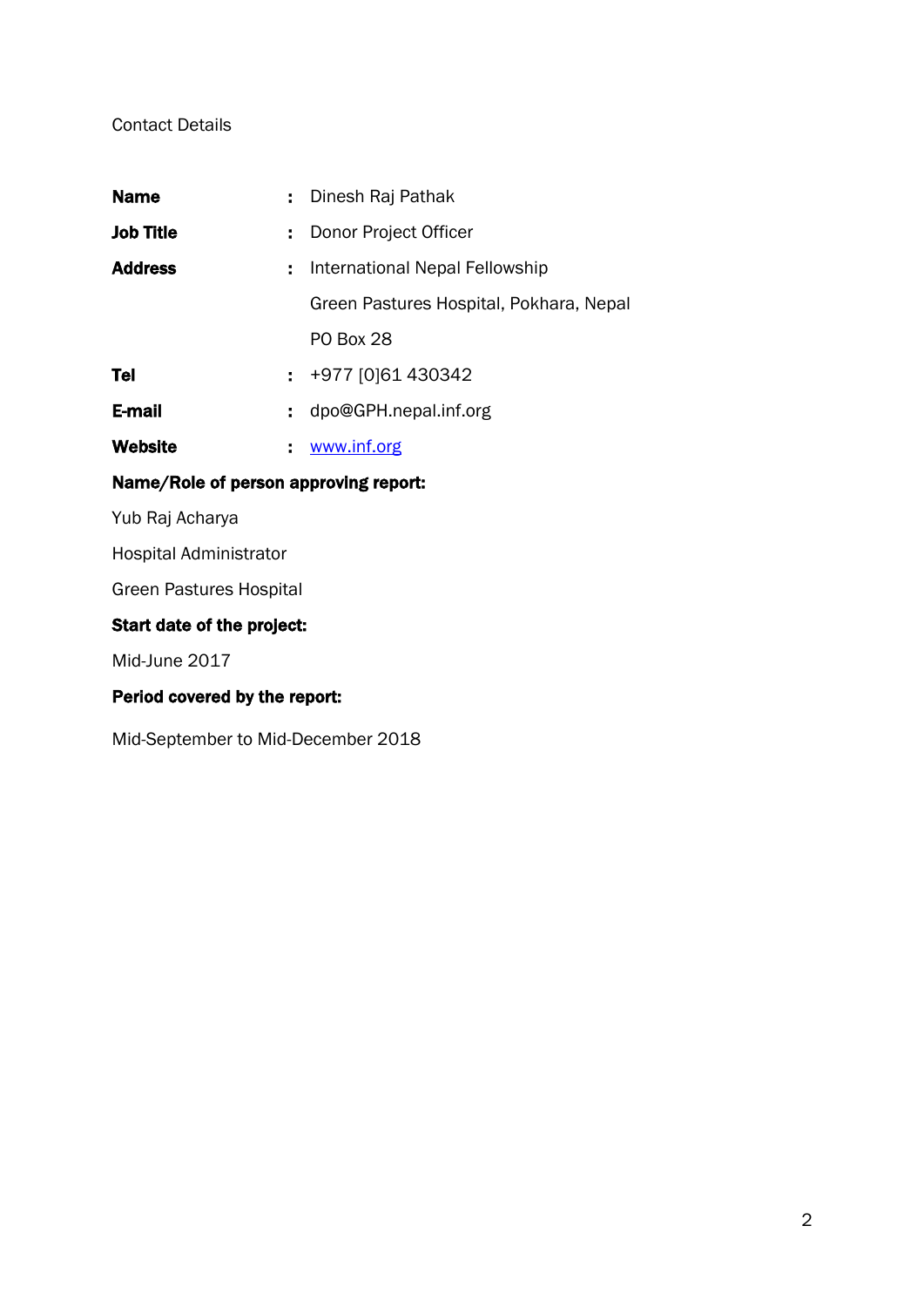#### Situation Update

The Ear Centre of Green Pastures Hospital (GPH) continues to provide treatment to hearing impairment and ear related disease through its quality yet affordable services. During the reporting period, 3,700 people visited OPD services and 132 patients received surgeries.

#### MoU signing with Western Regional Hospital

INF Green Pastures Hospital Ear Centre (GPH Ear Centre) and Western Regional Hospital (WRH), Pokhara, signed a Memorandum of Understanding on 12th December 2018, to initiate a Newborn Hearing Screening (NHS) program for babies born at WRH. This will be a pilot study for three months which will include screening of at risk babies and infants within the first 48 hours of birth, or during admission to the Neonatal Intensive Care Unit and again at 18 month of age. Babies born outside the WRH may also be included at parental or professional request. GPH Ear Centre will also provide (i) portable Oto-Acoustic Emission and (ii) Automated Brainstem Response audiometer to WRH.

#### Ear Care Basic and Advance training (per the WHO standard)

Four months of the six-month long training has been completed. Two ear care practitioners, two ear care workers and one ear care educator of GPH (Ear department) are being trained by Dr. Mike Smith (Ear surgeon), Dr. Mike Sanders (Audiologist) and other medical professionals 1 hour per day.

#### Training/Workshop

Mr. Aashish Sharma, an audiologist in Ear Centre of GPH attended an 11-day "Paediatric Assessment, A Refresher Course" from 13<sup>th</sup> November to 23<sup>rd</sup> November 2018 in Warrington, UK, organized by Anne Davies Audiology. The training was about refreshing audiologist from the world about new and modified methods of behavioural testing in paediatric patients of audiology.

#### New recruitments

• Dr. Sudhir Gopal Parajul, Sr. Medical Officer





• Dr. Nabin Raj Gautam, Sr. Medical Officer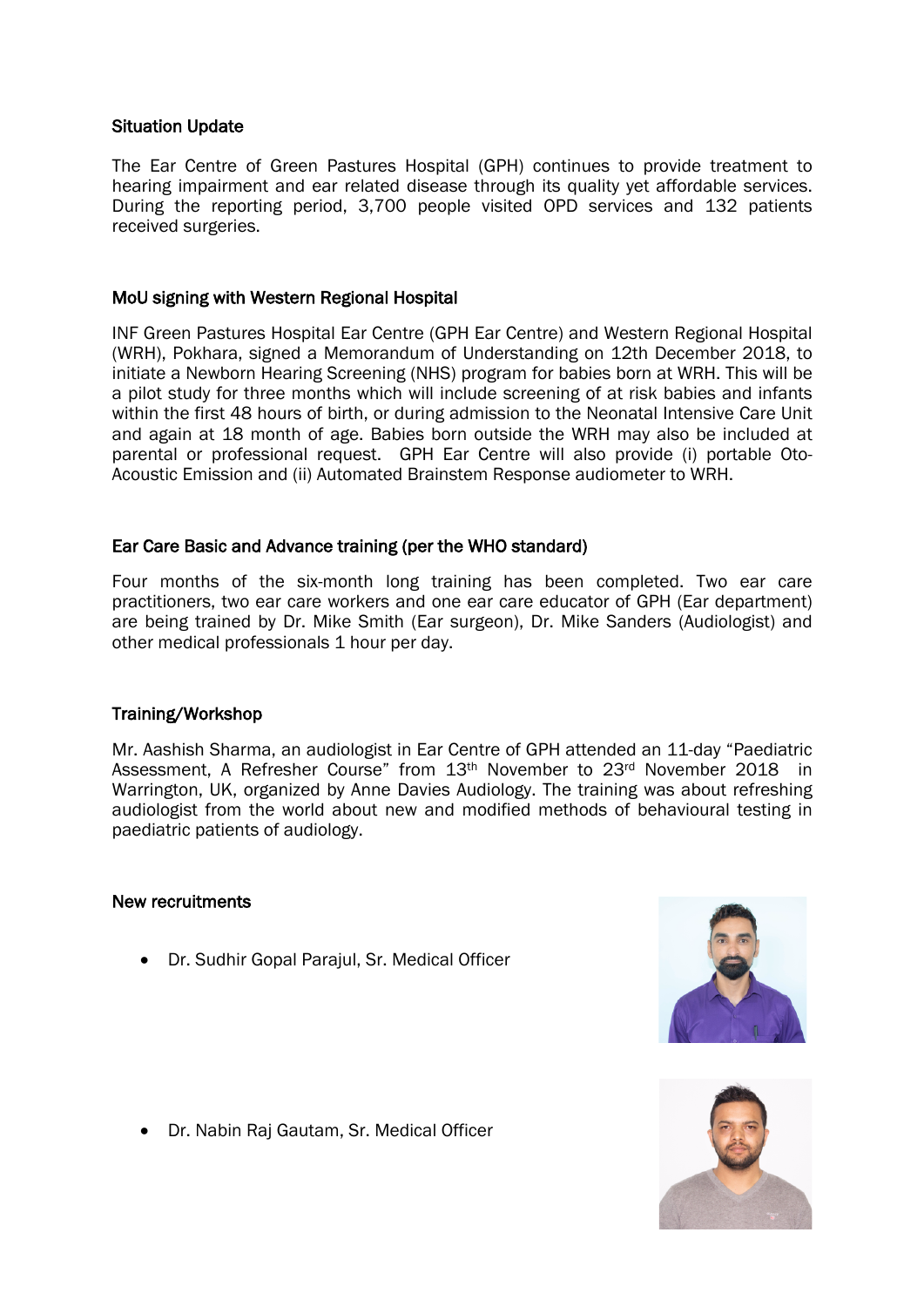#### Quarterly Achievements

21(11M, 10F) persons benefitted during the reporting period with Medical Charity Support from Ear Aid Nepal (EAN). In total, NPR 364,544 was supported through EAN. The tables below gives more detail of these patients.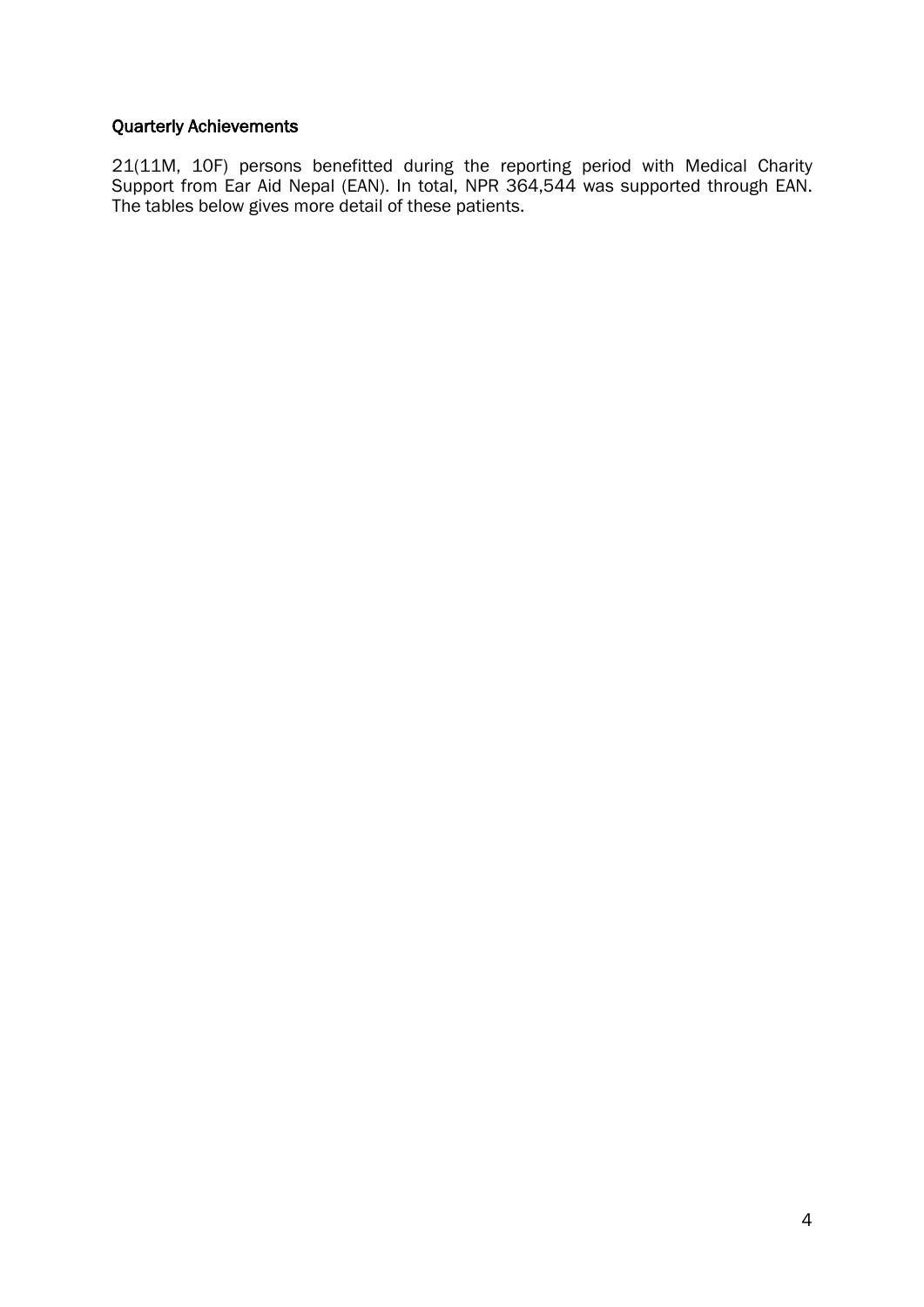# Patient Report: Mid-September 2018 to Mid-December 2018

# Table 1: Patient receiving support for Surgery

| SN             | Name                      | <b>District</b> | Gender | Age | Employment | Surgery                                                                               | <b>Diagnosis</b>         | <b>EAN</b><br><b>Total cost</b><br>contribut<br>0f<br>treatment<br>ion |       | % of<br>treatment<br>provided |
|----------------|---------------------------|-----------------|--------|-----|------------|---------------------------------------------------------------------------------------|--------------------------|------------------------------------------------------------------------|-------|-------------------------------|
|                | Sandip Kisan              | <b>Baglung</b>  | M      | 14  | Student    | R Attico-<br>Antrostomy+T'Plasty+O'Plast<br>$y + Cavity$<br>obliteration+Meatoplast   | R Com (AA)               | 38400                                                                  | 43400 | 88.47                         |
| $\overline{2}$ | Kamala<br>Kunwar          | Rolpa           | F      | 12  | Student    | L Atticotomy+T'Plasty+Incus<br>Interpesition                                          | B/L COM (TT)<br>Wet      | 23000                                                                  | 38000 | 60.52                         |
| 3              | Nisha<br>Garbuja          | Myagdi          | F      | 19  | Student    | R Atticotomy + T' plasty GA                                                           | R AA CSOM                | 22500                                                                  | 35500 | 63.38                         |
| 4              | Ayush<br><b>Bhattarai</b> | Parbat          | M      | 12  | Student    | L MRM+Cavity<br>Obliteration+T'Plasty+O'Plast<br>y+Meatoplasty                        | L AA CSOM; R<br>Post MRM | 10500                                                                  | 40500 | 25.92                         |
| 5              | Sunesh<br>Kumar           | Kaski           | M      | 18  | Student    | R Atticotomy<br>+T'Plasty+O"Plasty +<br>Meatoplasty                                   | R Com (AA)               | 5500                                                                   | 40500 | 13.58                         |
| 6              | Santa Pariyar             | Myagdi          | M      | 14  | Student    | R MRM T'Plasty O'Plasty<br>Postaural cavity obliteration<br>+ excise/ debride abscess | B/L Com (AA)             | 58144                                                                  | 58144 | 100                           |
|                | Indu Ale                  | Kaski           | F      | 44  | Housewife  | R MRM T'Plasty O'Plasty<br>Postaural cavity obliteration                              | R AA CSOM                | 35500                                                                  | 40500 | 87.65                         |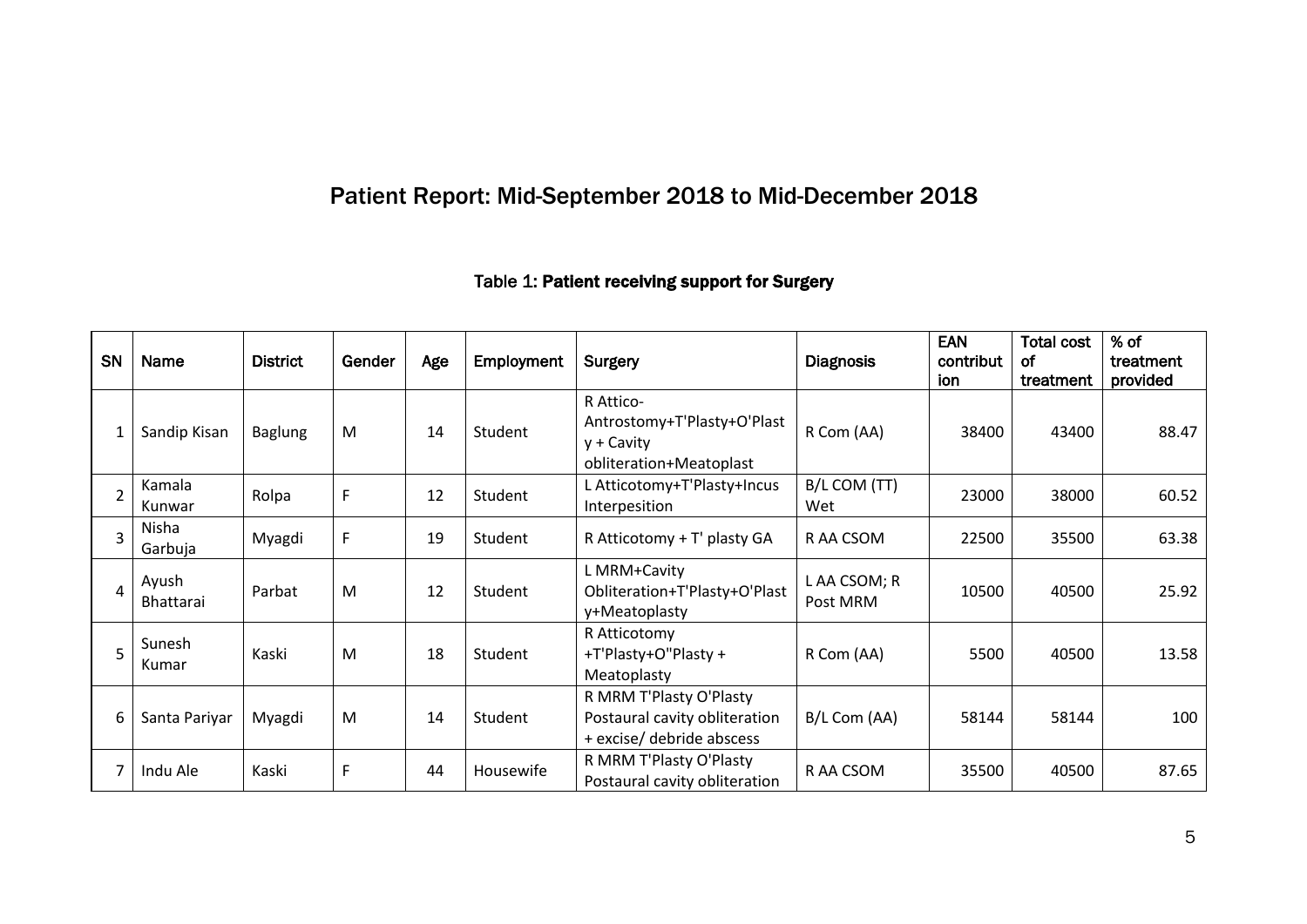| 8  | Bibash<br>Chhetri       | Tanahun | M | 6  | Student          | L MR<br>Mastoidectomy+T'plasty+O'p<br>lasty                                                                        | L Com (AA)              | 5000    | 43000 | 11.62 |
|----|-------------------------|---------|---|----|------------------|--------------------------------------------------------------------------------------------------------------------|-------------------------|---------|-------|-------|
| 9  | Sushma<br>Sharma        | Kaski   | F | 14 | Student          | L MR Mastoidectomy<br>T'Plasty O'Plasty                                                                            | L AA CSOM               | 30500   | 40500 | 75.30 |
| 10 | Durga Maya<br>Timilsina | Kaski   | F | 40 | Social<br>Worker | L M'Plasty + O'Plasty LA                                                                                           | L CSOM TT               | 25500   | 25500 | 100   |
| 11 | Sharmila<br>Kunwar      | Kaski   | F | 35 | Housewife        | R T'Plasty+Small<br>atticotomy+C"Plasty GA                                                                         | R COM TT                | 15000   | 35500 | 42.25 |
| 12 | Santoshi<br>Pariyar     | Kaski   | F | 17 | Student          | R M'Plasty LA                                                                                                      | R COM TT                | 8500    | 16500 | 51.51 |
| 13 | Ayush<br>Poudel         | Kaski   | M | 10 | Student          | R Revision MR<br>Mastoidectomy T'Plasty<br>O'Plasty cavity obliteration<br>meatoplasty excise post<br>oural keloid | AA CSOM<br>$(R)+AACL$   | 35500   | 40500 | 87.65 |
| 14 | Yam Kumari<br>Thapa     | Kaski   | F | 28 | Housewife        | Lt Wide atticotomy +<br>Tympanoplasty +<br>ossiculoplasty GA                                                       | AA COM                  | 6500    | 35500 | 18.30 |
| 15 | Prasamsha<br>Khadgi     | Tanahun | F | 10 | Student          | L wide canalplasty<br>atticotomy cartical mastoid<br>T'Plasty O'Plast Meatoplasty<br>GA                            | R Keratosis<br>obturans | 13000   | 43000 | 30.23 |
|    |                         |         |   |    |                  |                                                                                                                    |                         | 333,044 |       |       |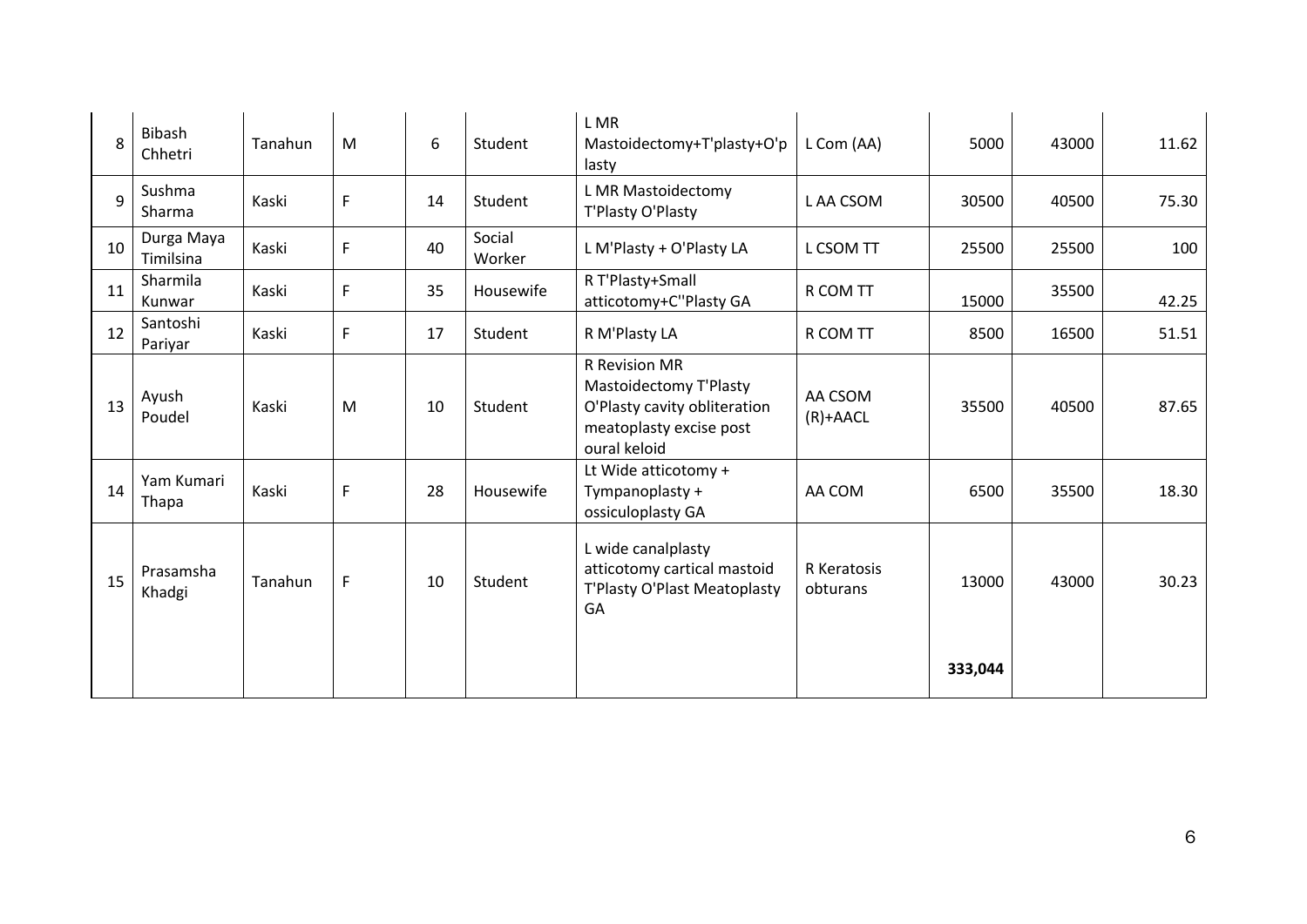| SN | Name                   | <b>District</b> | Gender | Age | Employment     | H'Aid type                 | <b>EAN</b><br>contribution | Total cost of<br>treatment | % of<br>treatment<br>provided |
|----|------------------------|-----------------|--------|-----|----------------|----------------------------|----------------------------|----------------------------|-------------------------------|
| 1  | Anjan Gautam           | Kaski           | M      | 8   | Student        | Digital*2                  | 7800                       | 12800                      | 60.93                         |
| 2  | Sushmita Adhikari      | Kaski           | F      | 12  | <b>Student</b> | Digital                    | 6400                       | 8400                       | 76.19                         |
| 3  | Indra Tamang           | Gorkha          | M      | 34  | House wife     | Digital                    | 7400                       | 8400                       | 88.09                         |
| 4  | Bardan Pun             | Rolpa           | M      | 55  | Farmer         | Digital                    | 4000                       | 12400                      | 32.25                         |
| 5  | <b>Bir Bdr Pariyar</b> | Tanahun         | M      | 70  | Farmer         | Digital                    | 4400                       | 8400                       | 52.38                         |
| 6  | Lal Bdr Chhetri        | Syangja         | M      | 43  | Farmers        | <b>Basic</b><br>(Body Aid) | 1500                       | 3000                       | 50                            |
|    | Total                  |                 |        |     |                |                            | NRs 31,500/-               |                            |                               |

# Table 2: Patients receiving support for Hearing Aids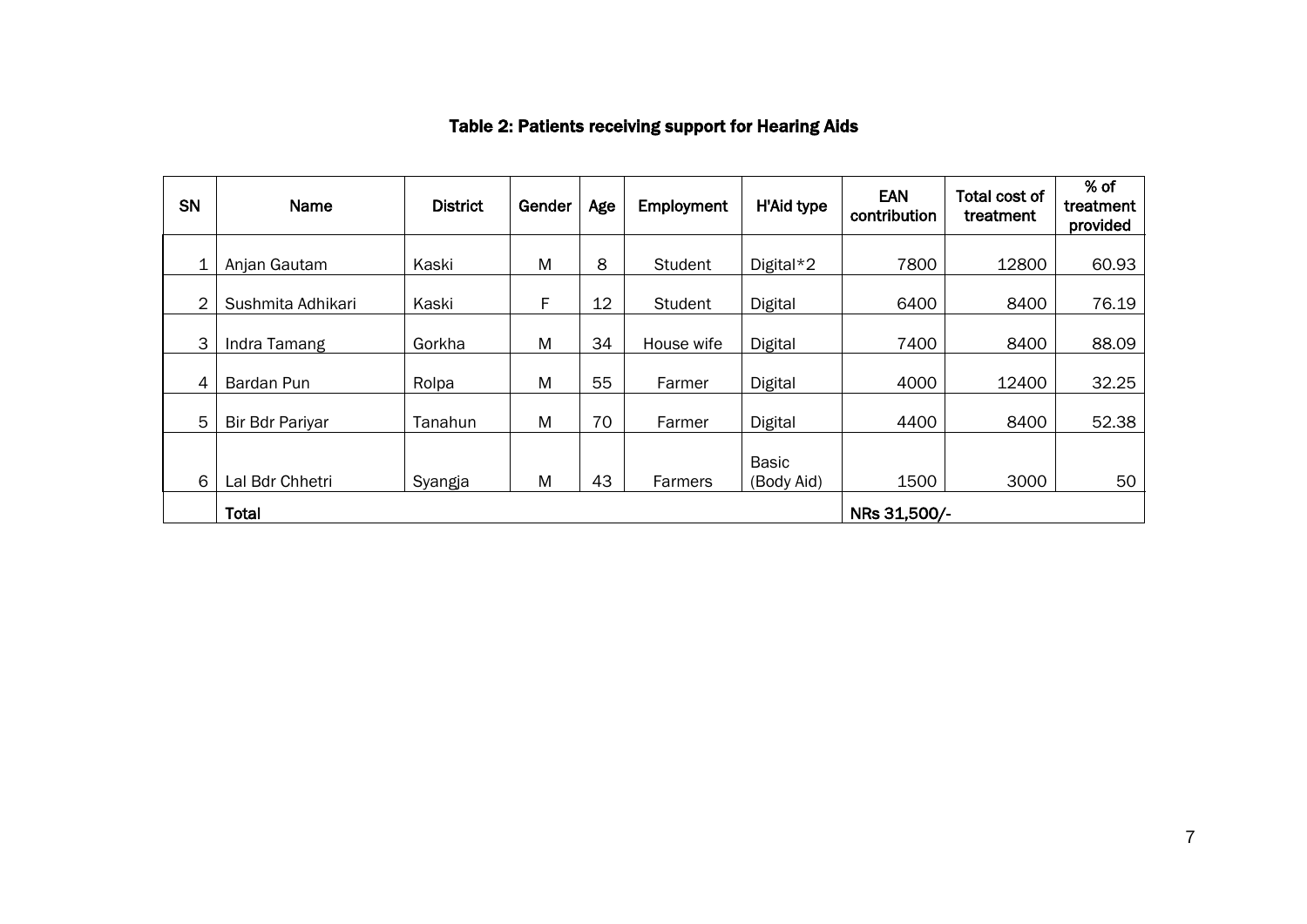#### Appendix: Case Stories

#### Relief from Chronic Ear Problem

Samuel Shrestha (35 years, name changed for anonymity), a resident of the city of Pokhara, is currently a contractor by profession. He lives in a joint family of 13 members and is the main source of income in his family.

In the year 2007, Mr. Shrestha went to Dubai for employment. He had a good earning over there and was very active in his work. Slowly day by day his health started to



deteriorate and he faced a hearing problem which also affected other parts of his body. He had aches and pains in his joints and discharge with blood and mucus in his ear. In Dubai, he consulted a doctor and the doctor after analysing the case suggested that he return to Nepal.

Immediately after returning to Nepal, he went to several reputed hospitals. He was told that he didn't have much time because the infection was incurable. After months of hospital visits and recommendation from the doctor he decided to have major surgery in Pokhara. Unfortunately, before his surgery he saw a teenager with the same problem dying right after the surgery. He was disheartened, the fear of death was so much that he decided to cancel his surgery and live his life. Months after this he heard of an ear camp conducted by Green Pastures Hospital from his elder brother and decided to give it a try over there. In the camp he met Dr. Mike and Dr. Nirmal and the doctors, after analysing the case, performed the surgery in the year 2013. The surgery was successful and slowly his ear condition got better and better.

He could not believe that within such a short period his ear condition would get so much better because previously he had almost lost hope of treating his illness. Now apart from general precautions he does not need any medication. At present, he is running his own construction company and is happy with his family. If he comes across anyone with ear problems, he immediately suggests them to visit the Ear Centre in Green Pastures Hospital.